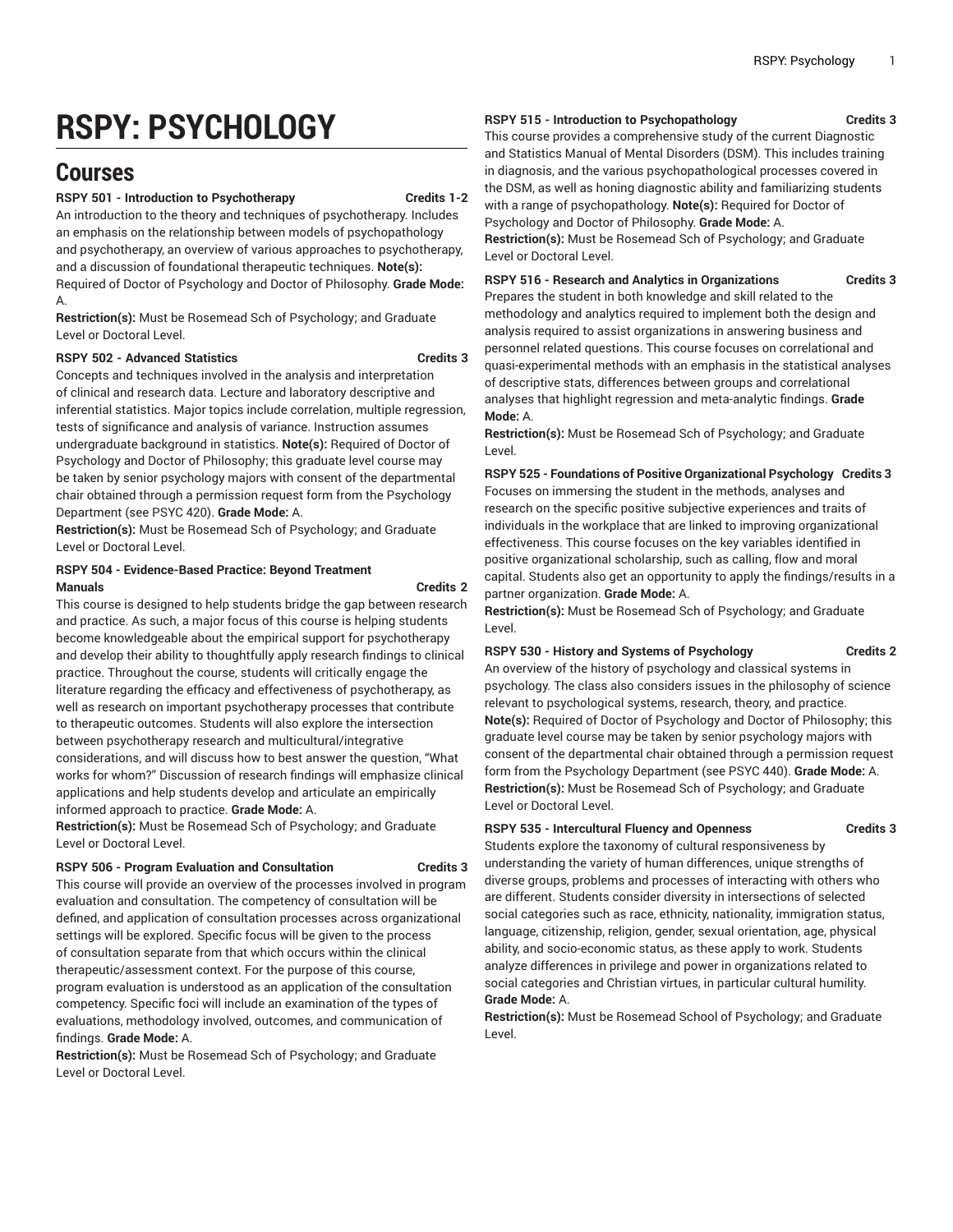#### **RSPY 555 - Applied Psychometrics in Organizations - Skill Based Credits 3**

This course focuses on the psychological measurement of organizational variables in the workplace. Specific attention is placed on reliability and validity issues underlying psychometrics, as well as how psychometric theory relates to the assessment of individual differences in organizational settings. **Grade Mode:** A.

**Restriction(s):** Must be Rosemead Sch of Psychology; and Graduate Level.

#### **RSPY 561 - History of Psychoanalytic Thought Credits 2**

This course will provide an overview of psychoanalytic theory in order to provide students a foundation for understanding contemporary relational psychodynamic therapies. The course will review Freud's drive/ structure model and its developments in Ego Psychology as the historical backdrop for understanding the relational/structure model that emerged in the 1930s and 40s. the course will focus on two theoretical lines that developed out of classical psychoanalysis within the relational/structure model: interpersonal and object relations theories, and attachment theory. the course will trace the development of both of these lines of thought with special attention being given to contemporary relational psychoanalysis and attachment-based psychoanalytic therapy. Clinical applications of the various theories will be discussed throughout the course. **Note(s):** Required of Doctor of Psychology and Doctor of Philosophy. **Grade Mode:** A.

**Restriction(s):** Must be Rosemead Sch of Psychology; and Graduate Level or Doctoral Level.

#### **RSPY 565 - Foundations of Positive Industrial Psychology Credits 3**

Students review selected research related to competency modeling, selection and performance management. This research focuses on best practices related to implementing the above strategic human resource functions. Students then conduct a job analysis/competency model for a specific job and then use the identified competencies to come up with assessments in the selection process, and to create performance indices in the performance management process. The professor serves as the SME for data collected in both the selection and performance related projects. **Grade Mode:** A.

**Restriction(s):** Must be Rosemead Sch of Psychology; and Graduate Level.

#### **RSPY 601 - Research Design <b>Credits 3**

Covers the design and analysis of quantitative, qualitative, and mixed methods research. Basic principles of sampling, measurement, design validity, reliability, multivariate analysis, and research ethics are presented. The role of research as it pertains to evidence based practice in clinical psychology and in the integration of psychology and theology are explored. **Lecture/Lab Hours:** A 0-credit lab component is required for Doctor of Philosophy students. **Note(s):** Required Doctor of Psychology and Doctor of Philosophy. **Grade Mode:** A.

**Prerequisite(s):** RSPY 502.

**Restriction(s):** Must be a Major in Clinical Psychology (RSDR) or a Major in Clinical Psychology (RSDP); and Rosemead Sch of Psychology; Graduate Level or Doctoral Level.

### **RSPY 603 - Cognitive-Affective Aspects of Behavior Credits 2-3**

Presents an overview of cognition and emotion in relation to human functioning. All topics will be covered from the perspective of recent empirical research in the areas of cognitive and affective neuroscience, and will include an integration of cognitive processes with emotional functioning and regulation. Topics include, but are not limited to the social and affective influences on perception, attention, memory, and vision as well as complex cognitive skills such as language, reasoning, and problem solving. Application to clinical practice is discussed when appropriate. **Note(s):** Required for Doctor of Psychology and Doctor of Philosophy. **Grade Mode:** A.

**Restriction(s):** Must be Rosemead Sch of Psychology; and Graduate Level or Doctoral Level.

### **RSPY 607 - Biological Aspects of Behavior Credits 2-3**

Examines the anatomy and function of the nervous system with special emphasis on brain neurotransmitters and hormones, reproductive behavior, sensory and motor functions, brain development and change, language, arousal and sleep, emotion, and emotional and neurological disorders. Current research methods pertaining to the above topics are included in the course materials. **Note(s):** Required for Doctor of Psychology and Doctor of Philosophy. **Grade Mode:** A.

**Restriction(s):** Must be Rosemead Sch of Psychology; and Graduate Level or Doctoral Level.

#### **RSPY 608 - Social Psychology Credits 3**

Problems and theories of the person in the social context, including person perception, interpersonal relations, role formation and differentiation, attitude formation, maintenance and change. **Note(s):** Required of Doctor of Psychology and Doctor of Philosophy. **Grade Mode:** A.

**Restriction(s):** Must be Rosemead Sch of Psychology; and Graduate Level or Doctoral Level.

#### **RSPY 611 - Research Apprenticeship I Credits 2**

Supervised experience in planning, conducting and reporting psychological research. The specific nature of the research project will be determined by the student with his or her advisor. Students will be required to submit a written review of literature and research proposal, conduct data gathering activities, analyze the data and submit a final report of the project in APA format. The required total of 4 credits must be completed by the beginning of the first semester of the third year in the program. **Grade Mode:** A.

**Restriction(s):** Must be Rosemead Sch of Psychology; and Graduate Level or Doctoral Level.

#### **RSPY 612 - Research Apprenticeship II Credits 2**

Supervised experience in planning, conducting and reporting psychological research. The specific nature of the research project will be determined by the student with his or her advisor. Students will be required to submit a written review of literature and research proposal, conduct data gathering activities, analyze the data and submit a final report of the project in APA format. The required total of 4 credits must be completed by the beginning of the first semester of the third year in the program. **Note(s):** Required of Doctor of Philosophy. **Grade Mode:** A. **Restriction(s):** Must be Rosemead Sch of Psychology; and Graduate Level or Doctoral Level.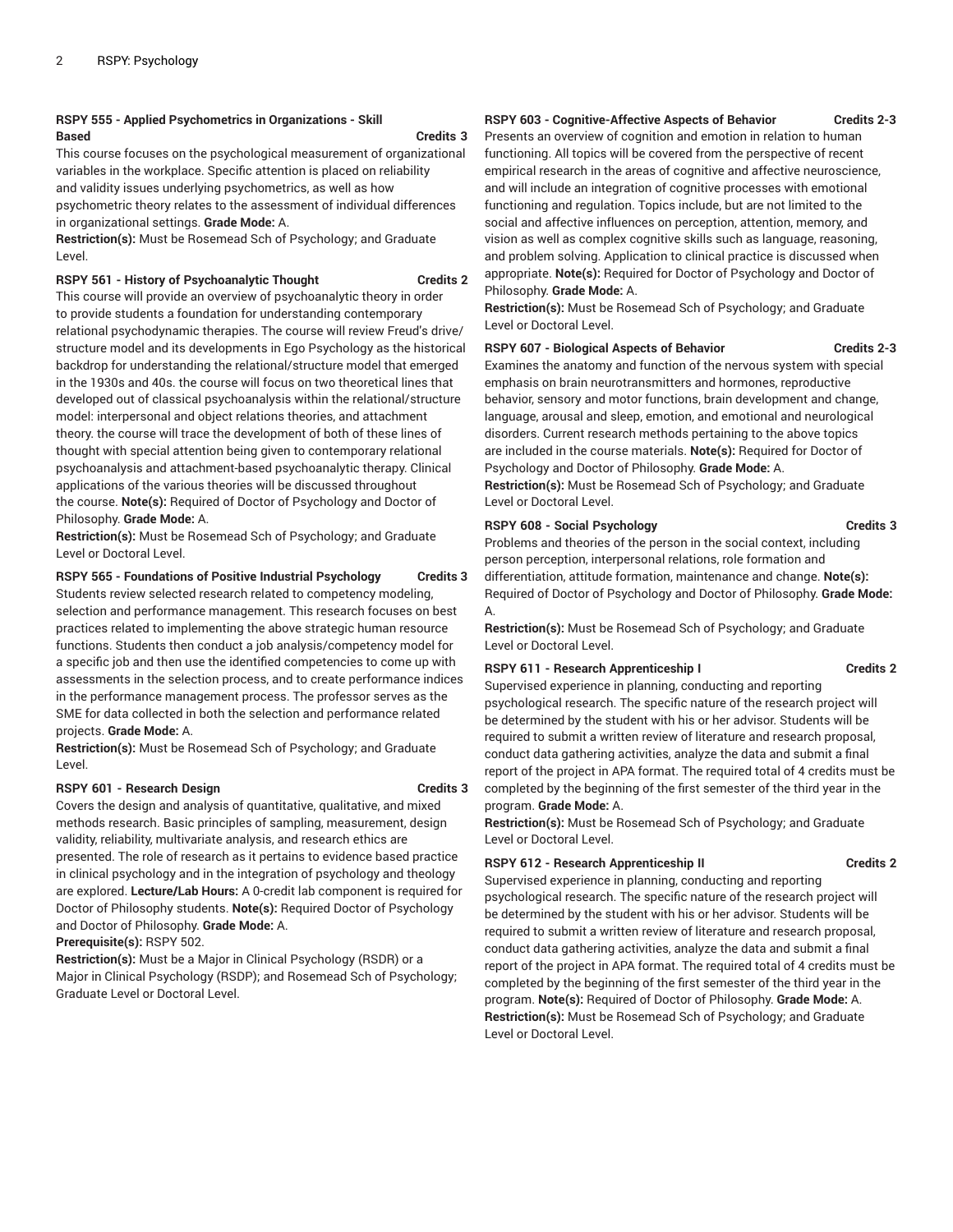#### **RSPY 613 - Research Design Lab Credits 0**

This lab is a complement to RSPY 601 for Ph.D. students. It focuses on the development of a specific research project in conjunction with the study of Research Design. **Note(s):** Required for Doctor of Philosophy students only. **Grade Mode:** C.

**Prerequisite(s):** RSPY 502.

**Corequisite(s):** RSPY 601.

**Restriction(s):** Must be Clinical Psychology (RSDR); and Rosemead Sch of Psychology; Graduate Level or Doctoral Level.

#### **RSPY 615 - Advanced Developmental Psychology Credits 3**

Concepts and processes involved in the development of the person throughout the lifespan are reviewed with emphasis on cultural variations. Major theoretical systems and empirical findings relevant to individual development are examined. Emphasis is upon the study of neurobiological, cognitive, and affective changes manifested throughout the lifespan. **Note(s):** Required of Doctor of Psychology and Doctor of Philosophy. **Grade Mode:** A.

**Prerequisite(s):** A survey course (graduate or undergraduate) in developmental psychology, and RSPY 515.

**Restriction(s):** Must be Rosemead Sch of Psychology; and Graduate Level or Doctoral Level.

#### **RSPY 619 - Positive Workplace Assessment Credits 3**

Students focus on attaining competency as external consultants in the implementation of positive work-related interventions and the evaluation of their effectiveness. This course is set up as a series of external consulting requests that range from fixing bad team chemistry, unfair promotional practices, middle management incompetence and diversity related issues in hiring. Students are taught how to assess these issues, offer positive workplace interventions and then evaluate whether or not they were successful in doing so. **Grade Mode:** A.

**Restriction(s):** Must be Rosemead Sch of Psychology; and Graduate Level.

#### **RSPY 623 - Seminar in Multicultural Issues I Credit 1**

This course provides an introduction into cultural factors that influence clinical work. Emphasis is placed on helping students gain awareness of their personal biases while developing sensitivity to differences between and within various culture groups. **Note(s):** Required of Doctor of Psychology and Doctor of Philosophy. **Grade Mode:** C.

**Restriction(s):** Must be Rosemead Sch of Psychology; and Graduate Level or Doctoral Level.

#### **RSPY 624 - Seminar in Multicultural Issues II Credit 1**

This course provides an introduction into cultural factors that influence clinical work. Emphasis is placed on helping students gain awareness of their personal biases while developing sensitivity to differences between and within various culture groups. **Note(s):** Required of Doctor of Psychology and Doctor of Philosophy. **Grade Mode:** C. **Restriction(s):** Must be Rosemead Sch of Psychology; and Graduate

#### **RSPY 625 - Multicultural Issues in Clinical Psychology Credits 3**

A consideration of the impact of social and cultural factors upon the utilization and dynamics of mental health services. Focuses on developing the student's sensitivity to the cultural dynamics involved in the therapeutic process. **Note(s):** Required of Doctor of Psychology and Doctor of Philosophy. **Grade Mode:** A.

**Prerequisite(s):** RSPY 623, RSPY 624.

Level or Doctoral Level.

**Restriction(s):** Must be Rosemead Sch of Psychology; and Graduate Level or Doctoral Level.

### **RSPY 629 - Organizational Strategy and Positive Change Credits 3**

Students learn the theoretical and strategic frameworks for strategy and change and also have an opportunity to experience it for themselves. Different organizational strategies are employed, student performance is assessed, and change interventions are implemented to alter the natural course of the class. Students learn from both experiencing change as well as evaluating the consequences of the change interventions. **Grade Mode:** A.

**Restriction(s):** Must be Rosemead Sch of Psychology; and Graduate Level.

#### **RSPY 641 - Measurement and Assessment I: Cognitive Assessment Credits 3**

This course is the first in a sequence of courses that are dedicated to promoting psychological-assessment competency. This first course is designed to introduce students to the primary tools included in cognitive assessment batteries that are administered across the human lifespan (e.g., school-based interventions under IDEA 2004, eligibility for test accommodations, and dementia assessment). This course is also designed to help students continue developing foundational competencies in the following key areas: describing examinee mental status and behaviors, conducting clinical interviews, understanding basic psychometric theory, selecting appropriate assessment methods, integrating assessment data, articulating case conceptualizations, developing data-driven recommendations, and writing psychological reports. Furthermore, it is designed to help students develop multicultural competencies in the area of psychological assessment, emphasizing the diversity domains of age and generational influences, gender, ethnic and racial identity, religion and spiritual orientation, sexual orientation, and developmental disabilities and disabilities acquired later in life. **Note(s):** Required of Doctor of Psychology and Doctor of Philosophy. **Grade Mode:** A.

**Restriction(s):** Must be Rosemead Sch of Psychology; and Graduate Level or Doctoral Level.

**Additional Fee(s):** Cost of materials required is approximately \$150.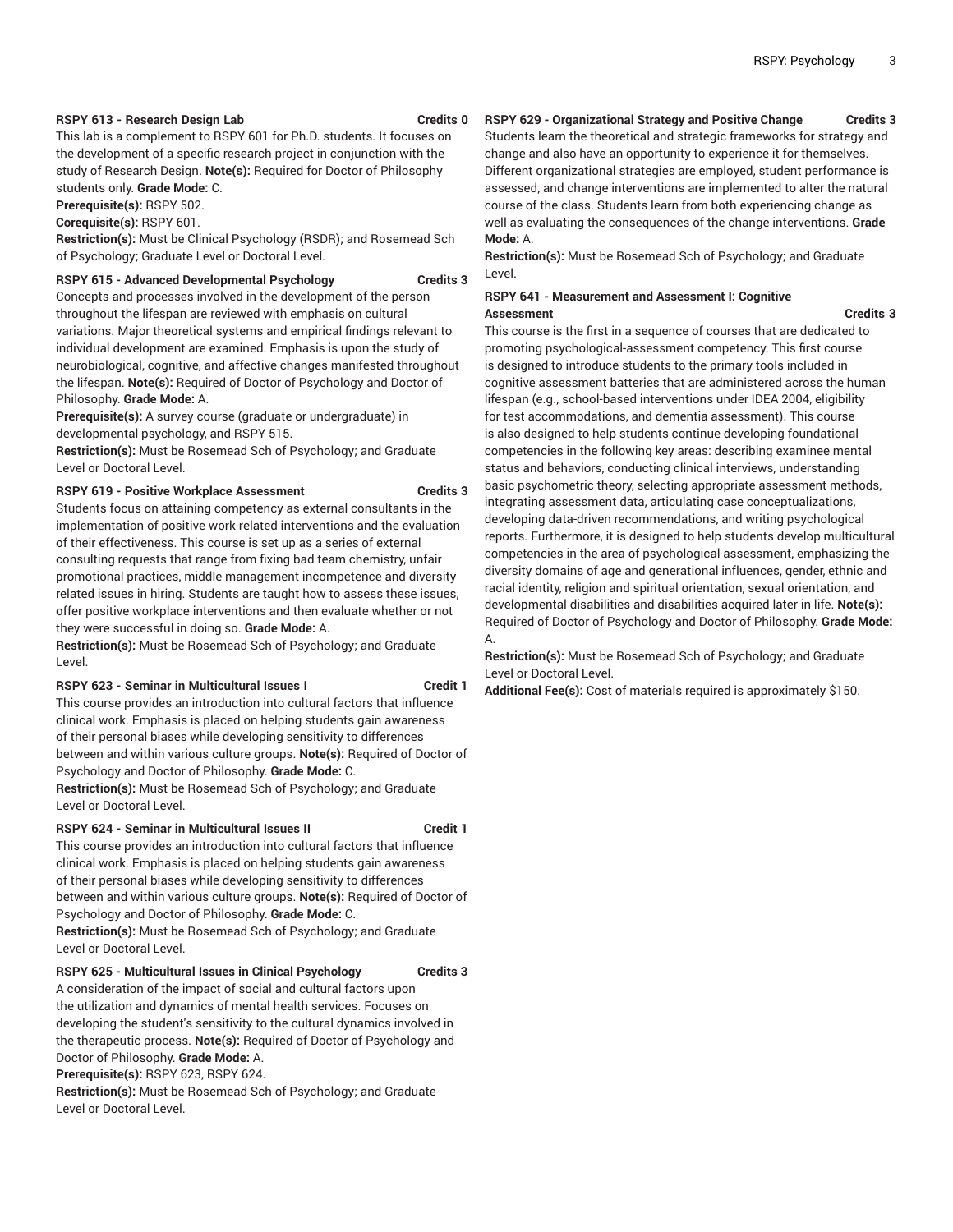#### **RSPY 642 - Measurement and Assessment II: Personality Credits 0,3**

This course is the second in a sequence of courses that are dedicated to promoting psychological-assessment competency. This second course is designed to introduce students to the following instruments: the Minnesota Multiphasic Personality Inventory-2 (MMPI-2), the Personality Assessment Inventory (PAI), the Millon Clinical Multiaxial Inventory-IV (MCMI-IV), and the Mini-Mental State Examination, 2nd Edition (MMSE-2). Opportunities to administer and interpret the Thematic Apperception Test (TAT), figure drawing methods, and sentence completion methods are also provided. The overall purpose of this course is for students to develop basic competencies in the administration, scoring, and interpretation of the instruments included in two psychological assessment batteries, with a particular emphasis on self-report inventories. This course is also designed to help students continue developing foundational competencies in the following key areas: describing examinee mental status and behaviors, conducting clinical interviews, understanding basic psychometric theory, selecting appropriate assessment instruments, integrating assessment data, articulating case conceptualizations, developing data-driven recommendations, and writing psychological reports. Special interest is given to multicultural competencies in the area of psychological assessment, emphasizing various diversity domains such as age, gender, ethnic and racial identity, sexual orientation, religion and spiritual orientation, and developmental disabilities and disabilities acquired later in life. **Note(s):** Required of Doctor of Psychology and Doctor of Philosophy. **Grade Mode:** A, C.

**Prerequisite(s):** RSPY 641.

**Restriction(s):** Must be Rosemead Sch of Psychology; and Graduate Level or Doctoral Level.

#### **Repeat Limit (after first attempt):** 1.

**Additional Fee(s):** Cost of materials required for this course is approximately \$150.

#### **RSPY 643 - Measurement and Assessment III: Performance-Based Measure (Rorschach) Credits 3**

This course is the third in a sequence of courses that are dedicated to promoting psychological-assessment competency. This third course is designed to introduce students to the Rorschach Inkblot Method (RIM) and incorporate this test into a full psychological assessment. Students will also build on their growing competencies in the administration, scoring, and interpretation of objective and projective measures learned in previous Measurement and Assessment courses. The overall purpose of this course is for students to continue developing foundational competencies in the administration, scoring, and interpretation of the instruments included in two psychological assessment batteries, with a particular emphasis on the Rorschach Inkblot Method. This course is also designed to help students continue developing foundational competencies in diagnosis, treatment, recommendations, and report writing. Furthermore, it is designed to help students further multicultural competencies in the area of psychological assessment. **Note(s):** Required of Doctor of Psychology. **Grade Mode:** A.

**Prerequisite(s):** RSPY 642.

**Restriction(s):** Must be Rosemead Sch of Psychology; and Graduate Level or Doctoral Level.

#### **RSPY 646 - Positive Coaching for People-Focused Organizations Credits 3**

Students in this course both learn and implement positive coaching strategies related to improving some sort of performance related skill in the workplace. Students are immersed in the theory and application of positive coaching practices. Students learn the theoretical and relevant research approaches and also get to learn about specific coaching practices/techniques by working as an organizational coach. **Grade Mode:** A.

**Restriction(s):** Must be Rosemead Sch of Psychology; and Graduate Level.

#### **RSPY 655 - Internship I Credits 3**

Students in this course apply skills from coursework during a 6 to 10-hour per week internship in a work setting, and attend a monthly group meeting. The internship also includes the spiritual formation experience/hours. **Note(s):** Special approval required; students must meet with internship coordinator at least one semester ahead to set up the internship. **Grade Mode:** A.

**Restriction(s):** Must be Rosemead Sch of Psychology; and Graduate Level.

#### **RSPY 663 - Human Sexuality Credits 2**

An examination of the areas of human sexual functioning, behavior, relationships and feelings. Issues of sexuality are discussed within spiritual, psychological, cultural and medical/health perspectives with implications for clinical treatment of sexual issues. **Note(s):** Elective. **Grade Mode:** A.

**Restriction(s):** Must be Rosemead Sch of Psychology; and Graduate Level or Doctoral Level.

#### **RSPY 665 - Internship II Credits 3**

Students in this course apply skills from coursework by working on a capstone project for the program. The internship focuses on an independent program evaluation project or thesis. **Grade Mode:** A. **Restriction(s):** Must be Rosemead Sch of Psychology; and Graduate Level.

#### **RSPY 681 - Pre-practicum I Credit 1**

The first of a two-course sequence designed to facilitate the development of empathic listening, interpersonal skills and basic therapeutic techniques including an introduction to ethics. This first course emphasizes a small, interactive group format for the development of skills. **Grade Mode:** C.

**Restriction(s):** Must be Rosemead Sch of Psychology; and Graduate Level or Doctoral Level.

#### **RSPY 682 - Pre-practicum II Credits 2**

The second of a two-course sequence designed to facilitate the development of empathic listening, interpersonal skills and basic therapeutic techniques. During this course, direct observation and videotaping of the student's first clinical practicum in the University's counseling center are utilized to provide a closely supervised introduction to the therapeutic process. **Note(s):** This course or RSPY 680 required for Doctor of Psychology and Doctor of Philosophy. **Grade Mode:** C.

**Prerequisite(s):** RSPY 681.

### **Corequisite(s):** RSTP 500.

**Restriction(s):** Must be Rosemead Sch of Psychology; and Graduate Level or Doctoral Level.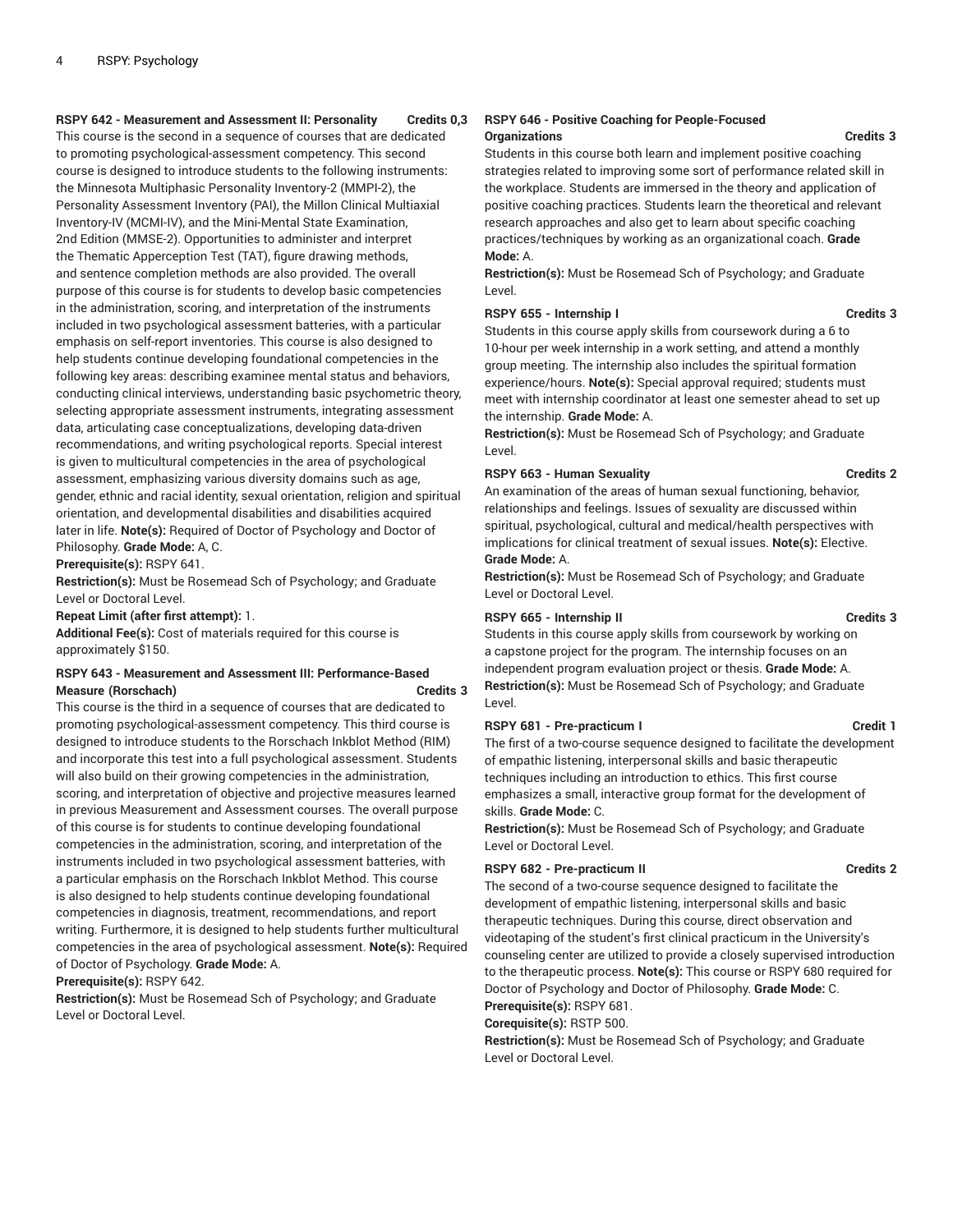#### **RSPY 688 - Practicum Consultation Credits 0**

This course is designed to provide peer and faculty consultation to students in their first practicum placements -- school settings at which students provide educational/psychological assessments. Consultation groups consist of 6-8 students meeting weekly with a faculty member. Feedback is given about students' assessments to promote knowledge and skills in ethics awareness, understanding of and synthesis of data, professional presentations in written and oral formats, awareness of cultural and diversity issues relevant to cases, adherence to evidence based assessment practices, and the students' openness to feedback. Small group consultation coordinated by the Director of Clinical Training. **Note(s):** This course must be taken concurrently with all practica (RSPY 689, 691-699); required of Doctor of Psychology and Doctor of Philosophy. **Grade Mode:** C.

**Restriction(s):** Must be Rosemead Sch of Psychology; and Graduate Level or Doctoral Level.

**Repeat Limit (after first attempt):** 9.

### **RSPY 689 - Practicum Continuous Enrollment Credits 0**

Students continuing a Fall or Spring practicum through Interterm or Summer will register for this 0-credit course. Registration in a Fall or Spring practicum and RSPY 688 is required. **Grade Mode:** C.

**Prerequisite(s):** RSPY 691.

**Corequisite(s):** RSPY 688.

**Restriction(s):** Must be Rosemead Sch of Psychology; and Graduate Level or Doctoral Level.

#### **RSPY 691 - Practicum I Credits 3**

Supervised clinical experiences including diagnostic and therapeutic activities with inpatient and outpatient clientele. Hospitals, private and public clinics, mental health organizations and schools and college counseling centers are utilized. **Note(s):** RSPY 691-RSPY 694 required for Doctor of Philosophy; RSPY 691-RSPY 696 required for Doctor of

Psychology. **Grade Mode:** C.

**Prerequisite(s):** RSPY 682.

**Corequisite(s):** RSPY 688.

**Restriction(s):** Must be Rosemead Sch of Psychology; and Graduate Level or Doctoral Level.

#### **RSPY 692 - Practicum II Credits 3**

Supervised clinical experiences including diagnostic and therapeutic activities with inpatient and outpatient clientele. Hospitals, private and public clinics, mental health organizations and schools and college counseling centers are utilized. **Note(s):** RSPY 691-RSPY 694 required for Doctor of Philosophy; RSPY 691-RSPY 696 required for Doctor of Psychology. **Grade Mode:** C.

**Prerequisite(s):** RSPY 682.

**Corequisite(s):** RSPY 688.

**Restriction(s):** Must be Rosemead Sch of Psychology; and Graduate Level or Doctoral Level.

#### **RSPY 693 - Practicum III Credits 3**

Supervised clinical experiences including diagnostic and therapeutic activities with inpatient and outpatient clientele. Hospitals, private and public clinics, mental health organizations and schools and college counseling centers are utilized. **Note(s):** RSPY 691-RSPY 694 required for Doctor of Philosophy; RSPY 691-RSPY 696 required for Doctor of Psychology. **Grade Mode:** C.

**Prerequisite(s):** RSPY 682.

**Corequisite(s):** RSPY 688.

**Restriction(s):** Must be Rosemead Sch of Psychology; and Graduate Level or Doctoral Level.

#### **RSPY 694 - Practicum IV Credits 3**

Supervised clinical experiences including diagnostic and therapeutic activities with inpatient and outpatient clientele. Hospitals, private and public clinics, mental health organizations and schools and college counseling centers are utilized. **Note(s):** RSPY 691-RSPY 694 required for Doctor of Philosophy; RSPY 691-RSPY 696 required for Doctor of Psychology. **Grade Mode:** C.

**Prerequisite(s):** RSPY 682.

**Corequisite(s):** RSPY 688.

**Restriction(s):** Must be Rosemead Sch of Psychology; and Graduate Level or Doctoral Level.

#### **RSPY 695 - Practicum V Credits 3**

Supervised clinical experiences including diagnostic and therapeutic activities with inpatient and outpatient clientele. Hospitals, private and public clinics, mental health organizations and schools and college counseling centers are utilized. **Note(s):** RSPY 691-RSPY 694 required for Doctor of Philosophy; RSPY 691-RSPY 696 required for Doctor of Psychology. **Grade Mode:** C.

**Prerequisite(s):** RSPY 682.

**Corequisite(s):** RSPY 688.

**Restriction(s):** Must be Rosemead Sch of Psychology; and Graduate Level or Doctoral Level.

#### **RSPY 696 - Practicum VI Credits 3**

Supervised clinical experiences including diagnostic and therapeutic activities with inpatient and outpatient clientele. Hospitals, private and public clinics, mental health organizations and schools and college counseling centers are utilized. **Note(s):** RSPY 691-RSPY 694 required for Doctor of Philosophy; RSPY 691-RSPY 696 required for Doctor of Psychology. **Grade Mode:** C.

**Prerequisite(s):** RSPY 682.

**Corequisite(s):** RSPY 688.

**Restriction(s):** Must be Rosemead Sch of Psychology; and Graduate Level or Doctoral Level.

#### **RSPY 697 - Practicum Elective Credits 1-3**

For students desiring supervised clinical experiences beyond the practicum requirements for their degree. These are used as elective practica. **Note(s):** Elective. **Grade Mode:** C.

**Corequisite(s):** RSPY 688.

**Restriction(s):** Must be Rosemead Sch of Psychology; and Graduate Level or Doctoral Level.

**Repeat Limit (after first attempt):** 10.

### **RSPY 698 - Practicum Elective Credits 1-3**

For students desiring supervised clinical experiences beyond the practicum requirements for their degree. These are used as elective practica. **Note(s):** Elective. **Grade Mode:** C.

**Restriction(s):** Must be Rosemead Sch of Psychology; and Graduate Level or Doctoral Level.

**Repeat Limit (after first attempt):** 10.

#### **RSPY 699 - Practicum Elective Credits 1-3**

For students desiring supervised clinical experiences beyond the practicum requirements for their degree. These are used as elective practica. **Note(s):** Elective. **Grade Mode:** C.

**Corequisite(s):** RSPY 688.

**Restriction(s):** Must be Rosemead Sch of Psychology; and Graduate Level or Doctoral Level.

**Repeat Limit (after first attempt):** 10.

**Corequisite(s):** RSPY 688.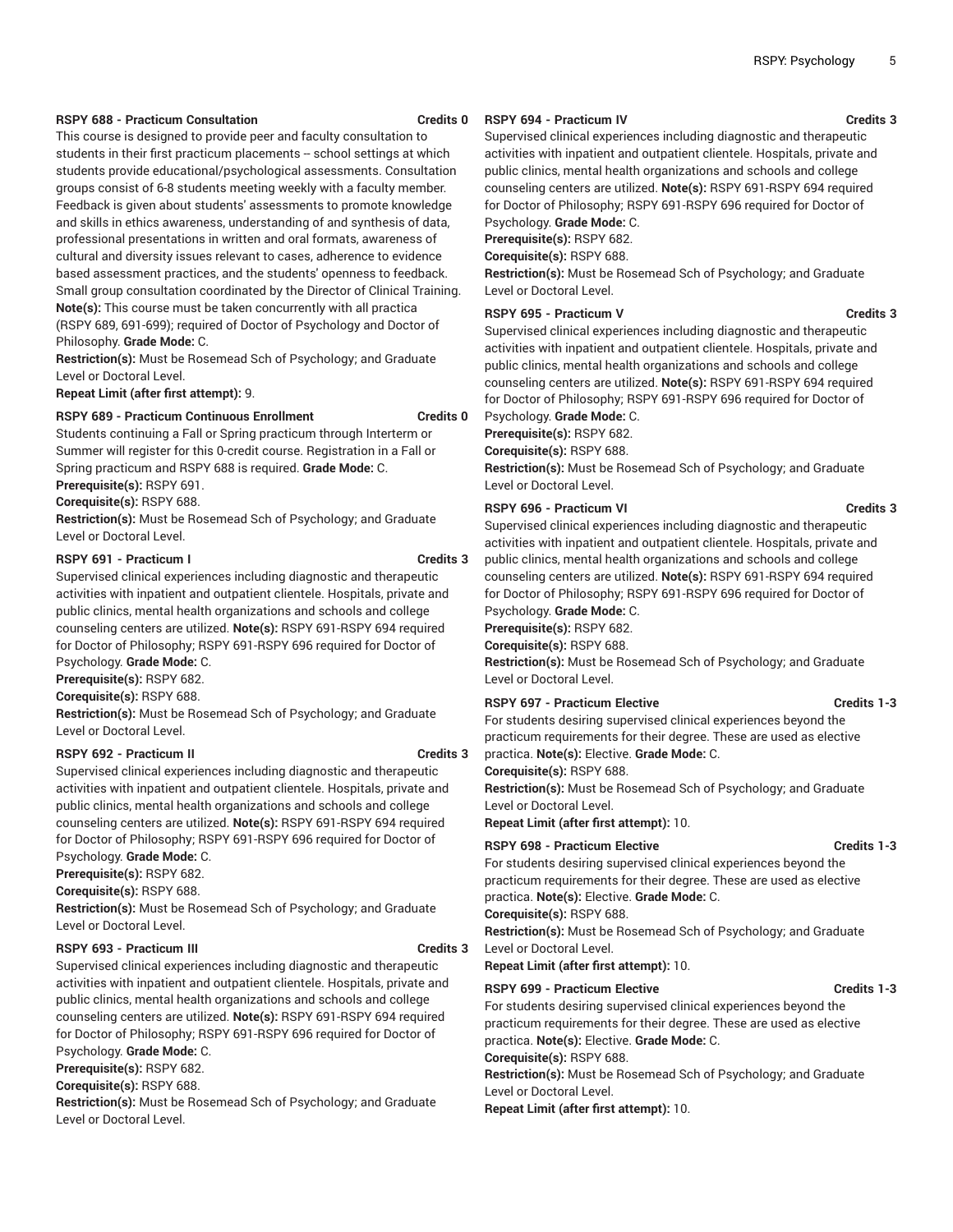#### **RSPY 704 - Advanced Research Design Credits 3**

A continuation of RSPY 601 for Ph.D. students. In this course major emphasis will be given to multiple regression analysis, including validity of assumptions, diagnostics, outliers, transformation of variables. We will also cover the multivariate techniques of canonical correlation, multiway frequency analysis, multivariate analysis of variance and covariance, discriminant analysis, logistic regression, principal components analysis, and exploratory and confirmatory factor analyses. Introduction will be given to structural equation models. Computer implementation and applications will be emphasized. **Note(s):** Required for Doctor of Philosophy only. **Grade Mode:** A.

**Prerequisite(s):** RSPY 601.

**Restriction(s):** Must be Clinical Psychology (RSDR); and Rosemead Sch of Psychology; and Graduate Level or Doctoral Level.

#### **RSPY 708 - Structural Equation Modeling Credits 3**

Introduction to models and methods for analysis of data hypothesized to be generated by unmeasured latent variables including latent variable analogues of traditional methods in multivariate analysis. Emphasis is given to measurement models such as confirmatory and higherorder factor analytic models and structural equation models, including path and simultaneous equation models. Parameter estimation, hypothesis testing, and other statistical issues are covered. Computer implementation and applications. **Note(s):** Required for Doctor of Philosophy. **Grade Mode:** A.

**Prerequisite(s):** RSPY 704.

**Restriction(s):** Must be Clinical Psychology (RSDR); and Rosemead Sch of Psychology; and Graduate Level or Doctoral Level.

#### **RSPY 709 - Current Issues in Psychology Credits 1-3**

Intensive focus is given to a selected topic of contemporary interest. Topics may include Christianity and Contemporary Psychoanalytic Psychotherapy; Christianity, Psychoanalysis, and Film: Clinical Implications; Clinical Issues in Integration: Power and Privilege; Developmental Considerations in Psychoanalytic Theory, Therapy, and Christian Theology; Human Trafficking; Integrative Strategies for Clinical Work; Positive Psychology; Psychoanalytic and Christian Reflections on Therapeutic Action; Religion and Health; and Trauma and PTSD in Clinical Practice. **Note(s):** Elective; may be retaken for credit. **Grade Mode:** A. **Restriction(s):** Must be Rosemead Sch of Psychology; and Graduate Level or Doctoral Level.

**Repeat Limit (after first attempt):** 10.

#### **RSPY 711 - Seminar in Ethical and Professional Issues Credits 3**

A study and discussion of the ethics of professional psychology with an emphasis on the American Psychological Association's Code of Ethics, guidelines, and laws that govern the profession. Preparation for the Rosemead Comprehensive Exams, the Professional Qualifying Exam and the written portions of the licensing exam in the state of California is also given emphasis. The challenge to integrate a professional, Christian, and personal ethical code is discussed. **Note(s):** Required of Doctor of Psychology and Doctor of Philosophy. **Grade Mode:** A.

**Restriction(s):** Must be Rosemead Sch of Psychology; and Graduate Level or Doctoral Level.

#### RSPY 712 - Independent Study **Credits 1-3**

Individual work, directed reading or special problems in psychology. Such work must be done with the approval and supervision of a faculty professor of record. The student is expected to submit a detailed course proposal and a bibliography with an arranged course permission form available from the Registrar's Office. **Note(s):** Required courses may not be taken through independent study; elective. **Grade Mode:** A. **Restriction(s):** Must be Rosemead Sch of Psychology; and Graduate Level or Doctoral Level.

#### **RSPY 713 - Principles and Practices in Clinical Supervision Credits 2**

A course designed to give students training and practice in supervisory and consultation roles. Mutual supervision and case presentations are used to develop skills. This course is required of Doctor of Psychology and Doctor of Philosophy. **Grade Mode:** A.

**Prerequisite(s):** RSPY 691, RSPY 692.

**Restriction(s):** Must be Rosemead Sch of Psychology; and Graduate Level or Doctoral Level.

#### **RSPY** 714 - Clinical Psychopharmacology **Credits 3**

A general overview of the drugs used in the treatment of mental disorders, including their specific indications, mechanism of action and effectiveness. **Note(s):** Elective. **Grade Mode:** A.

**Restriction(s):** Must be Graduate Level or Doctoral Level.

#### **RSPY 715 - Training Therapy (Interpersonal) Credits 0**

For official indication on the student's transcript of required personal growth experience through interpersonal therapy. Students may choose group, marital or spiritual direction. **Note(s):** Required of all doctoral students. **Grade Mode:** C.

**Restriction(s):** Must be Rosemead Sch of Psychology; and Graduate Level or Doctoral Level.

**Repeat Limit (after first attempt):** 5.

#### **RSPY 716 - Training Therapy (Individual) Credits 0**

For official indication on the student's transcript of required personal growth experience through individual training therapy. **Note(s):** Required of all doctoral students. **Grade Mode:** C.

**Restriction(s):** Must be Rosemead Sch of Psychology.

**Repeat Limit (after first attempt):** 5.

#### RSPY 729 - Alcohol and Substance Abuse **Fig. 2** Credits 1-2

Diagnosis, treatment planning, and recovery process for the alcoholic/ addict and family members will be the focus of the class. The disease model of addictions treatment and the utilization of 12-step support groups in the treatment of the recovering person and the family members will be presented. Other compulsive diseases will be discussed such as sexual addiction, eating disorders, etc. Class lecture, special speakers, and assigned reading will be the primary methods of instruction. **Note(s):** Meets California licensure requirement for training on alcohol and substance abuse; elective. **Grade Mode:** A.

**Restriction(s):** Must be Rosemead Sch of Psychology; and Graduate Level or Doctoral Level.

#### **RSPY 730 - Directed Research**  Credits 1-3

Students may take special courses of study and/or pursue research projects that they design and carry out under the guidance of a resident faculty member. Individual or small group participation in a research project in psychology must be under the supervision of a faculty member. The student must provide a detailed outline of the research and other learning experiences of the course. **Note(s):** Special approval required; PhD students who have not completed their MA Project by the end of the summer following the RSPY 612 Research Apprenticeship II course are required to register for 3 credits per semester until the MA Project is completed; required courses may not be taken through Directed Research; elective. **Grade Mode:** D.

**Restriction(s):** Must be Rosemead Sch of Psychology; and Graduate Level or Doctoral Level.

**Repeat Limit (after first attempt):** 3.